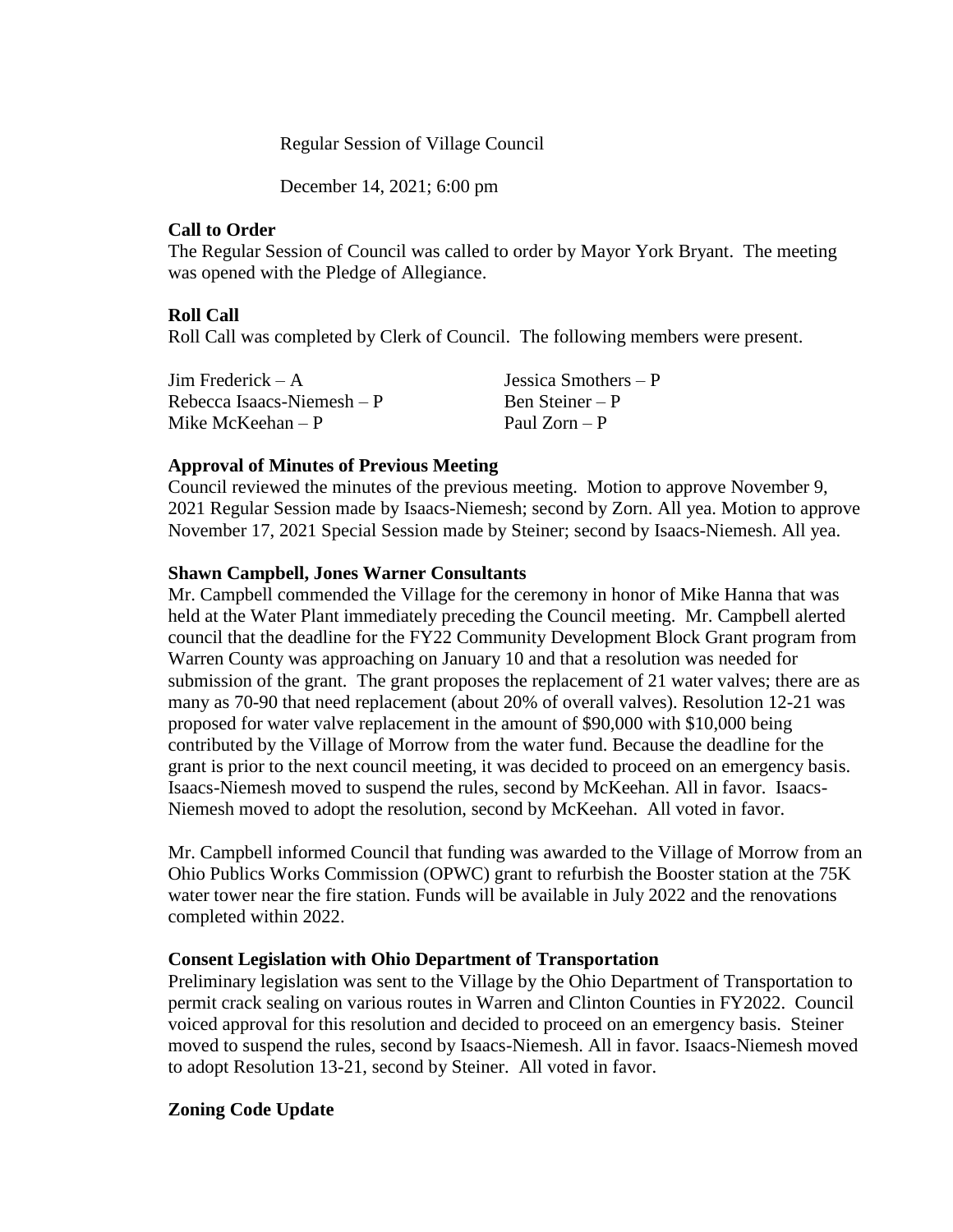Center and Whitacre updated council on the zoning code revision. Now that he has worked with the current (2003) zoning code for 3 months, Vic recommends going with the new zoning code, provided by ChoiceOne Engineering, which is up to date and easier to navigate. Whitacre requested that Nick Selhorst (ChoiceOne Engineering) incorporate changes recommended by Jim Frederick (from public forum meetings) into the new code which is designated as Option 4. Whitacre will e-mail a copy of Option 4 to all council members (completed following the Council meeting). There are some hot button items that need further discussion like a restriction on the number of animals, marijuana dispensaries, fines, etc.

#### **Reports / Legislation from Village Officials**

Monthly Village Fiscal Revenue Status by Fund Summary, Bank Reconciliation and Disbursements, Mayor's Court Report and Bank Reconciliation were provided for Council.

The Mayor celebrated the success of Christmas on Main, with the addition of the Jeeps making it the biggest parade ever. Clarissa Walls-Parker was recognized for recruiting the Jeep group. Dave and Helen Ducker were also called out for contributing stuffed animals to the Christmas on Main event.

The Administrator expanded on what Mr. Campbell had reported for the OPWC grant, for the refurbishment of the Booster station at the base of the 75K water tower. The grant is for \$271K with Morrow pledging a match of 21% (\$72,000).

Councilman Zorn indicated he appreciated the plaque for Mike Hanna which was permanently affixed to Water plant 2. He also reported on a complaint received about the intersection of Welch Road and Houston Avenue for lack of a crosswalk and paint. It was stated that this will be done when the road is repaved.

#### **Public Forum**

Tracy Shump presented a check for \$300 to the Village from Christmas on Main to be used for decorations for next year's event and expenses. She also presented a list of thank you letters to go out to individuals that worked at the event.

Mitchell Fisher asked about contracts for snow removal in the Woodlands. It was stated that Morrow is responsible when sections are accepted, but that the developer is responsible when new sections are under construction and are not yet accepted by the Village.

#### **Resolutions**

The EPA has informed the Village that we need to develop a strategy to protect the water source for the Village. Resolution 10-21 was put forward to appoint a committee for this purpose. Isaacs-Niemesh moved to suspend the rules, second by Steiner and all voted in favor. Isaacs-Niemesh moved to adopt the resolution, second by Steiner. All voted in favor.

An adjustment to appropriations was identified by the Fiscal Officer. Resolution 11-21 was put forward for consideration. Steiner moved to suspend the rules, second by McKeehan with all voting in favor. Steiner moved to adopt the resolution second by McKeehan. All voted in favor.